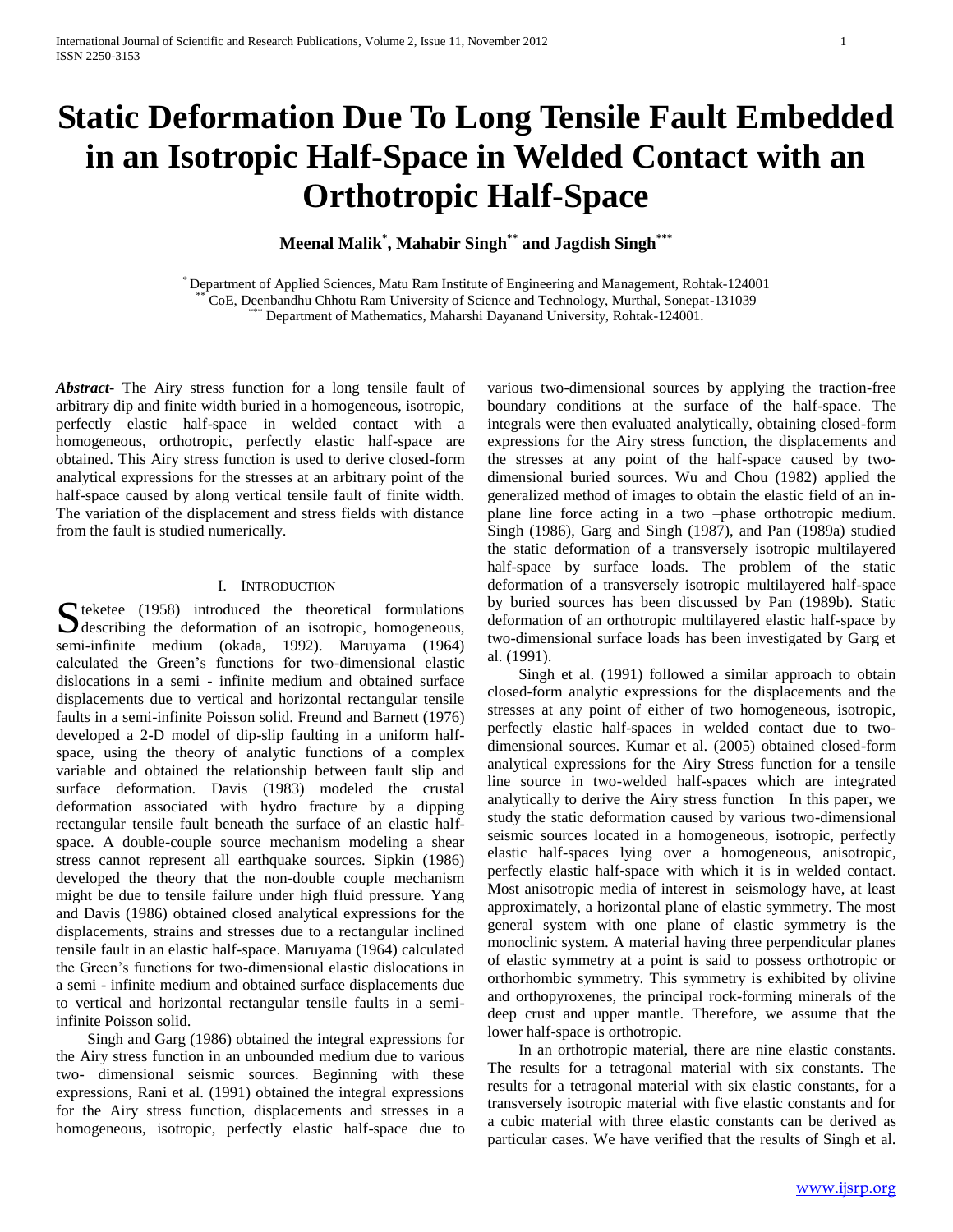International Journal of Scientific and Research Publications, Volume 2, Issue 11, November 2012 2 ISSN 2250-3153

(1991) for two isotropic half-spaces in welded contact follow from the results of the present paper when the lower orthotropic half-space is replaced by an isotropic half-space

## II. THEORY

 Let the Cartesian co-ordinates be denoted by  $(x, y, z) \equiv (x_1, x_2, x_3)$  with z-axis vertically upwards. Consider two homogeneous, perfectly elastic half-spaces which are welded along the plane  $z = 0$ . The upper half-space  $(z)$ <sup>0</sup>), is called medium I and the lower half-space  $(z(0))$  is called medium II. Medium I is assumed to be isotropic with stress-strain relation

$$
p_{ij} = \lambda \delta_{ij} e_{kk} + 2\mu e_{ij}
$$
 (1)

Median II is assumed to be orthotropic with stress-strain relation  
\n
$$
\begin{bmatrix}\np_{11} \\
p_{22} \\
p_{33} \\
p_{33} \\
p_{31} \\
p_{12}\n\end{bmatrix} =\n\begin{bmatrix}\nc_{11} & c_{12} & c_{13} & 0 & 0 & 0 \\
c_{12} & c_{21} & c_{23} & 0 & 0 & 0 \\
c_{13} & c_{23} & c_{33} & 0 & 0 & 0 \\
0 & 0 & 0 & c_{44} & 0 & 0 \\
0 & 0 & 0 & 0 & c_{55} & 0 \\
0 & 0 & 0 & 0 & 0 & c_{66}\n\end{bmatrix}\n\begin{bmatrix}\ne_{11} \\
e_{22} \\
e_{33} \\
2e_{31} \\
2e_{12}\n\end{bmatrix}.
$$

 We consider a two-dimensional approximation in which the displacement components  $(u_1, u_2, u_3)$  are independent of  $x$  so  $\equiv 0$  $\partial$ 

that  $\partial x$  . Under this assumption the plane-strain problem  $(u_1 = 0)$  and the antiplane-strain problem  $(u_2 = u_3 = 0)$  are decoupled and, therefore, can be solved separately. The planestrain problem for an isotropic medium can be solved in terms of

the Airy stress function 
$$
U
$$
 such that  
\n
$$
p_{22} = \frac{\partial^2 U}{\partial z^2}, \qquad p_{23} = -\frac{\partial^2 U}{\partial y \partial z}, \qquad p_{33} = \frac{\partial^2 U}{\partial y^2},
$$
\n
$$
\nabla^2 \nabla^2 U = 0.
$$
\n(4)



**Figure 1: A two-phase medium consisting of an isotropic half space lying over an orthotropic half-space with a line source in the isotropic half-space at (0, 0,** *h***)**

 The plane-strain problem for an orthotropic medium can be solved in terms of the Airy stress function  $U^*$  such that (Garg et al., 1991)

al., 1991)  
\n
$$
p_{22} = \frac{\partial^2 U^*}{\partial z^2}, \qquad p_{23} = -\frac{\partial^2 U^*}{\partial y \partial z}, \qquad p_{33} = \frac{\partial^2 U^*}{\partial y^2},
$$
\n
$$
\left(a^2 \frac{\partial^2}{\partial y^2} + \frac{\partial^2}{\partial z^2}\right) \left(b^2 \frac{\partial^2}{\partial y^2} + \frac{\partial^2}{\partial z^2}\right) U^* = 0,
$$
\n(6)

where

where  
\n
$$
a^{2} + b^{2} = (c_{22}c_{33} - c_{23}^{2} - 2c_{23}c_{44})/(c_{33}c_{44}),
$$
\n
$$
a^{2}b^{2} = c_{22}/c_{33}.
$$
\n(7)

For an isotropic medium

$$
c_{11} = c_{22} = c_{33} = \lambda + 2\mu ,
$$
  
\n
$$
c_{12} = c_{13} = c_{23} = \lambda ,
$$
  
\n
$$
c_{44} = c_{55} = c_{66} = \mu.
$$
  
\n(8)

This yields 
$$
a^2 = b^2 = 1
$$
 and eq. (6) reduces to eq. (4).

Let there be a line source parallel to the x<sup>*x*</sup>-axis passing through the point  $(0,0,h)$  of the upper half-space  $(z)$ <sup>0</sup>). As shown by Singh and Garg (1986), the Airy stress function  $U_0$  for a line source parallel to  $X$ -axis passing through the point  $(0,0,h)$  in an

unbounded, isotropic medium, with Lame constants 
$$
\lambda_1
$$
,  $\mu_1$ , can be expressed in the form  
\n
$$
U_0 = \int_0^\infty \left[ \left( L_0 + M_0 k \middle| z - h \right| \right) \sin ky + \left( P_0 + Q_0 k \middle| z - h \right| \right) \cos ky \left| k^{-1} e^{-k \middle| z - h \right|} \text{d}k , \tag{9}
$$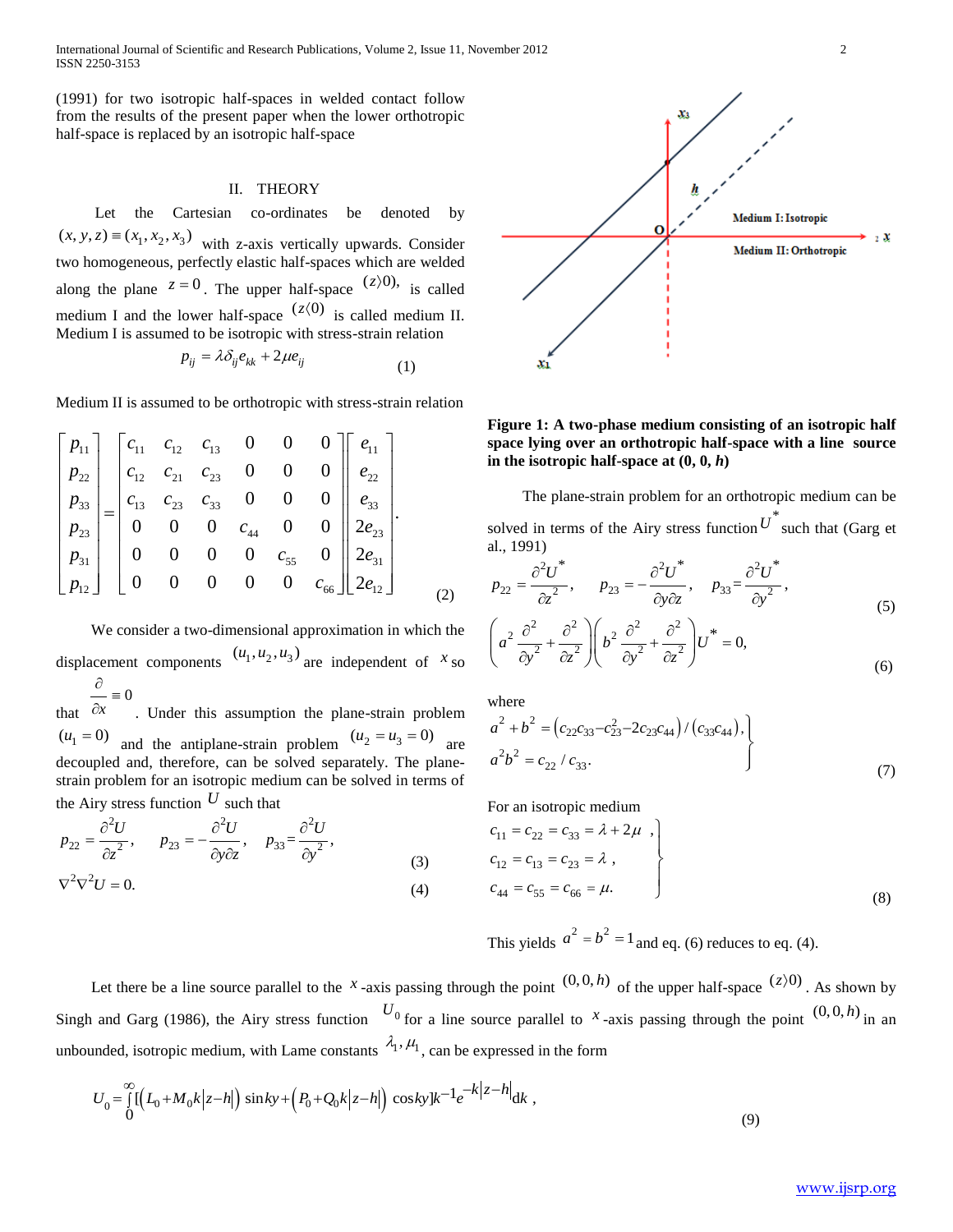where the source coefficients  $L_0, M_0, P_0, Q_0$  are independent of k. Singh and Garg (1986) have obtained source coefficients for various seismic sources.

For a line source parallel to the x-axis acting at the point  $(0,0,h)$  of medium I  $(z)$ <sup>0</sup>) which is in welded contact with medium

II 
$$
(z\langle 0)
$$
, the Airy stress function in medium I is a solution of Eq. (4) and may be taken to be of the form  
\n
$$
U^{(1)} = U_0 + \int_0^\infty \left[ \left( L_1 + M_1 kz \right) \sin ky + \left( P_1 + Q_1 kz \right) \cos ky \right] k^{-1} e^{-kz} dk.
$$
\n(10)

The Airy stress function in medium II is a solution of Eq. (6) and is of the form (assuming 
$$
a \neq b
$$
)  
\n
$$
U^{(2)} = \int_{0}^{\infty} \left[ \left( L_{2} e^{akz} + M_{2} e^{bkz} \right) \sin ky + \left( P_{2} e^{akz} + Q_{2} e^{bkz} \right) \cos ky \right] k^{-1} dk.
$$
\n(11)

 The superscript (1) denotes quantities related to medium I and the superscript (2) denotes the quantities related to medium II. The constants  $L_1, M_1, L_2, M_2$  etc. are to be determined from the boundary conditions.

Since the half-spaces are assumed to be in welded contact along the plane  $z = 0$ , the boundary conditions are

$$
p_{23}^{(1)} = p_{23}^{(2)}, \t p_{33}^{(1)} = p_{33}^{(2)},
$$
  
\n
$$
u_2^{(1)} = u_2^{(2)}, \t u_3^{(1)} = u_3^{(2)},
$$
  
\n(12)

at  $z = 0$ . The stresses and the displacements for the isotropic medium I in terms of the Airy stress function  $U^{(1)}$  are given by (Rani et al., 1991)

$$
p_{22}^{(1)} = 2 \frac{\partial^2 U^{(1)}}{\partial z^2}, \qquad p_{23}^{(1)} = -\frac{\partial^2 U^{(1)}}{\partial y \partial z}, \qquad p_{23}^{(1)} = \frac{\partial^2 U^{(1)}}{\partial y^2},
$$
  
\n
$$
2\mu_1 u_2^{(1)} = -\frac{\partial U^{(1)}}{\partial y} + \frac{1}{2\alpha_1} \int (p_{22}^{(1)} + p_{33}^{(1)}) dy,
$$
  
\n
$$
2\mu_1 u_3^{(1)} = -\frac{\partial U^{(1)}}{\partial z} + \frac{1}{2\alpha_1} \int (p_{22}^{(1)} + p_{33}^{(1)}) dz,
$$
\n(14)

where

$$
\alpha_1 = (\lambda_1 + \mu_1) / (\lambda_1 + 2\mu_1). \tag{15}
$$

 $\left(14\right)$ 

The stresses and the displacements for the orthotropic medium II are given by (Garg et al., 1991)  
\n
$$
p_{22}^{(2)} = \frac{\partial^2 U^{(2)}}{\partial z^2}, \qquad p_{23} = -\frac{\partial^2 U^{(2)}}{\partial y \partial z}, \qquad p_{33} = \frac{\partial^2 U^{(2)}}{\partial y^2}, \qquad (16)
$$

$$
u_2^{(2)} = \Delta^{-1} \left( c_{33} p_{22}^{(2)} - c_{23} p_{22}^{(2)} \right) dy,
$$
  
\n
$$
u_3^{(2)} = \Delta^{-1} \left( c_{22} p_{33}^{(2)} - c_{23} p_{22}^{(2)} \right) dz,
$$
\n(17)

where

$$
\Delta = c_{22}c_{33} - c_{23}^2 \tag{18}
$$

 Using expressions of stresses given by (Singh and Rani 1991) and Using source coefficients from the appendix for a vertical tensile fault, we obtain the following expressions of Airy stress function and stresses in both medium the expressions of stresses at any point of a two-phase medium consisting of a homogeneous, isotropic, perfectly elastic half-space in welded contact with a homogeneous, orthotropic, perfectly elastic half-space having long tensile line source located in the isotropic half-space are given below: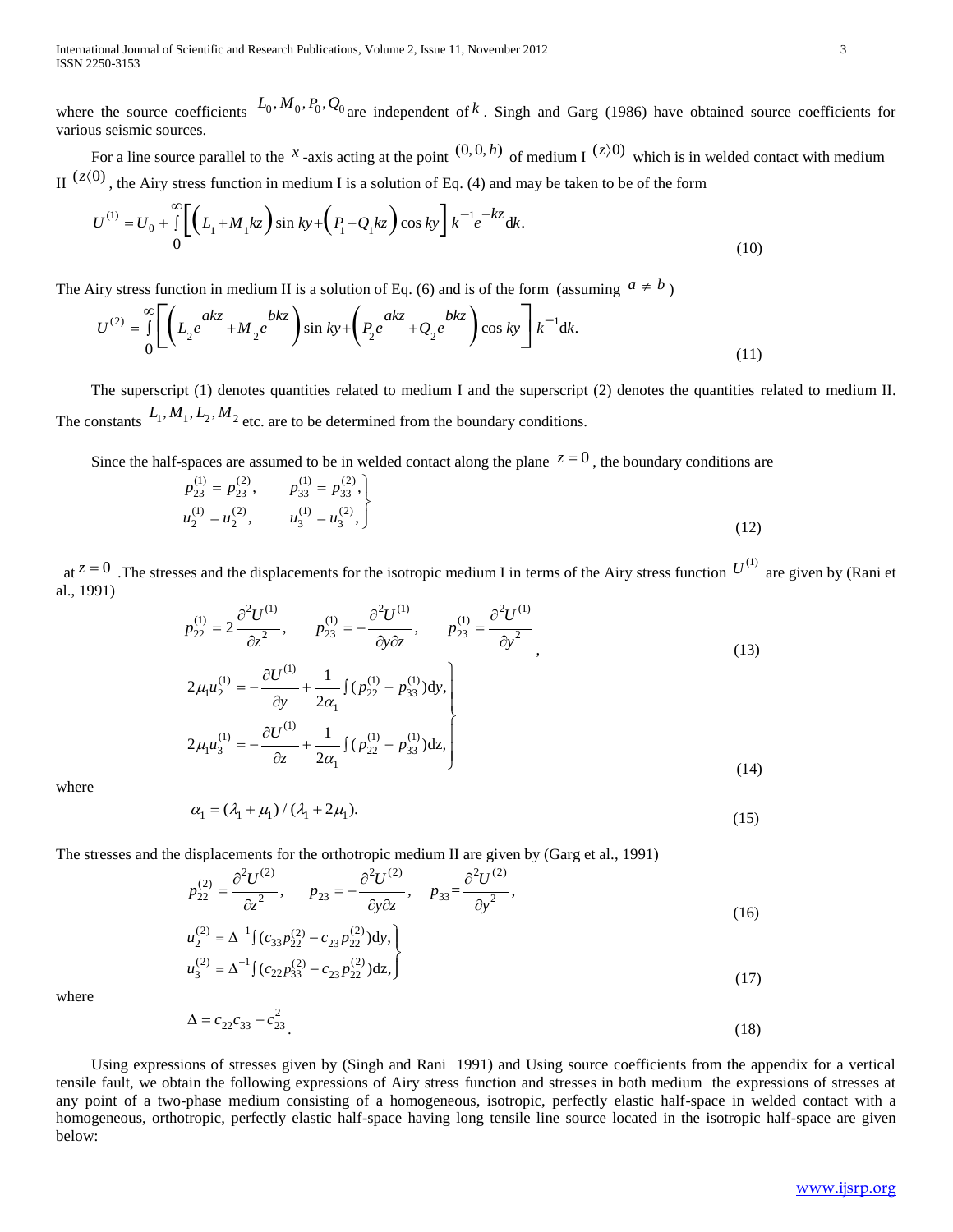ISSN 2250-3153

International Journal of Scientific and Research Publications, Volume 2, Issue 11, November 2012  
\nISSN 2250-3153  
\n
$$
U^{(1)} = \frac{\mu_1 b ds}{2\pi (1-\sigma)} \left[ -\log R - X_1 \log S + \frac{2X_2 z(z+h)}{S^2} - \left\{ \frac{(z-h)^2}{R^2} - 2(D-C) \log S + \frac{[(X_1 h + X_3 z)(z+h) - 2X_2 h z]}{S^2} + \frac{4X_2 h z(z+h)^2}{S^4} \right\}, \tag{19}
$$
\n
$$
\tau_{22}^{(1)} = \frac{\mu_1 b ds}{2\pi (1-\sigma)} \left[ \frac{-3}{R^2} + \frac{12(z-h)^2}{R^4} + \frac{(4X_2 - X_1)}{S^2} - \frac{2(X_3 - D + C)}{S^2} - \frac{2(10X_2 - X_1)(z+h)^2}{S^4} + \frac{6h(X_1 - X_3 - 2X_2)(z+h)}{S^4} + \frac{8h(4X_2 - X_1)h(z+h)^3}{S^6} + \frac{8z(2X_2 - X_3)(z+h)^3}{S^6} + \frac{2(z+h)^2(5X_3 - 2D + 2C)}{S^6} + \frac{96X_2 h z(z+h)^2}{S^6} - \frac{96X_2 h z(z+h)^4}{S^8} \right], \tag{20}
$$
\n
$$
\tau_{23}^{(1)} = \frac{\mu_1 b ds}{2\pi (1-\sigma)} \left[ \frac{6y(z-h)}{R^4} - \frac{8y(z-h)^3}{R^6} + \frac{2y[(X_3 - 2X_2)(2z+h) + 2(C - D)(z+h) + X_1 z]}{S^4} \right]
$$

$$
S^{6} \t S^{8} \t J \t J'
$$
\n
$$
\tau_{23}^{(1)} = \frac{\mu_{1}bds}{2\pi(1-\sigma)} \left[ \frac{6y(z-h)}{R^{4}} - \frac{8y(z-h)^{3}}{R^{6}} + \frac{2y[(X_{3}-2X_{2})(2z+h)+2(C-D)(z+h)+X_{1}z]}{S^{4}} + \frac{8y[(2X_{2}-X_{3})z+(2X_{2}-X_{3})h](z+h)^{2}}{S^{6}} + \frac{48X_{2}hyz(z+h)}{S^{6}} - \frac{96X_{2}hyz(z+h)^{3}}{S^{8}} \right],
$$
\n
$$
\tau_{33}^{(1)} = \frac{\mu_{1}bds}{2\pi(1-\sigma)} \left[ \frac{1}{R^{2}} + \frac{[2(D-C)-X_{1}]}{R^{2}} + \frac{2y^{2}[X_{1}-2(D-C)]}{R^{4}} + \frac{2hz(4X_{2}-X_{3})}{R^{4}} \right]
$$
\n(21)

$$
x_{33}^{(1)} = \frac{\mu_{1}bds}{2\pi(1-\sigma)} \left[ \frac{1}{R^2} + \frac{[2(D-C) - X_1]}{S^2} + \frac{2y^2[X_1 - 2(D-C)]}{S^4} + \frac{2hz(4X_2 - X_3)}{S^4} + \frac{2[X_1h + (X_3 - 2X_2)z](z+h)}{S^6} + \frac{8y^2(z+h)[(2X_2 - X_3)z - X_1h]}{S^6} - \frac{96X_2hy^2z(z+h)^2}{S^8} \right],
$$
\n
$$
U^{(2)} = -\frac{\mu_{1}bds}{2\pi(1-\sigma)} \left[ (A+C)\ln T^2 + (B-D)\ln H^2 + 2h \left( \frac{A(h-az)}{T^2} + \frac{B(h-bz)}{H^2} \right) \right],
$$
\n(22)

$$
+\frac{1}{s^{6}} + \frac{1}{s^{6}} + \frac{1}{s^{6}} + \frac{1}{s^{6}} + \frac{1}{s^{6}} + \frac{1}{s^{6}} - \frac{1}{s^{2}} + \frac{1}{s^{8}} - \frac{1}{s^{8}} - \frac{1}{s^{8}} - \frac{1}{s^{8}} - \frac{1}{s^{8}} - \frac{1}{s^{8}} - \frac{1}{s^{8}} - \frac{1}{s^{8}} - \frac{1}{s^{8}} - \frac{1}{s^{8}} - \frac{1}{s^{8}} - \frac{1}{s^{8}} - \frac{1}{s^{8}} - \frac{1}{s^{8}} - \frac{1}{s^{8}} - \frac{1}{s^{8}} - \frac{1}{s^{8}} - \frac{1}{s^{8}} - \frac{1}{s^{8}} - \frac{1}{s^{8}} - \frac{1}{s^{8}} - \frac{1}{s^{8}} - \frac{1}{s^{8}} - \frac{1}{s^{8}} - \frac{1}{s^{8}} - \frac{1}{s^{8}} - \frac{1}{s^{8}} - \frac{1}{s^{8}} - \frac{1}{s^{8}} - \frac{1}{s^{8}} - \frac{1}{s^{8}} - \frac{1}{s^{8}} - \frac{1}{s^{8}} - \frac{1}{s^{8}} - \frac{1}{s^{8}} - \frac{1}{s^{8}} - \frac{1}{s^{8}} - \frac{1}{s^{8}} - \frac{1}{s^{8}} - \frac{1}{s^{8}} - \frac{1}{s^{8}} - \frac{1}{s^{8}} - \frac{1}{s^{8}} - \frac{1}{s^{8}} - \frac{1}{s^{8}} - \frac{1}{s^{8}} - \frac{1}{s^{8}} - \frac{1}{s^{8}} - \frac{1}{s^{8}} - \frac{1}{s^{8}} - \frac{1}{s^{8}} - \frac{1}{s^{8}} - \frac{1}{s^{8}} - \frac{1}{s^{8}} - \frac{1}{s^{8}} - \frac{1}{s^{8}} - \frac{1}{s^{8}} - \frac{1}{s^{8}} - \frac{1}{s^{8}} - \frac{1}{s^{8}} - \frac{1}{s^{8}} - \frac{1}{s^{8}} - \frac{1}{s^{8}} - \frac{1}{s^{8}} - \frac{1}{s^{8}} - \frac{1}{s^{8}} - \frac{1}{s^{8}} - \frac{1}{s^{8}} - \frac{1}{s^{8}}
$$

$$
c = -\frac{1}{2\pi(1-\sigma)} \left[ (A+C)\ln T + (B-D)\ln T + 2n \left( \frac{T^2}{T^2} + \frac{T^2}{H^2} \right) \right],
$$
\n
$$
\tau_{22}^{(2)} = \frac{\mu_1 b ds}{2\pi(1-\sigma)} \left[ \frac{a^2 (A+C)}{T^2} + \frac{b^2 (B-D)}{H^2} - 2a^2 y^2 \frac{(A+C)}{T^4} + 2b^2 y^2 \frac{(D-B)}{H^4} \right]
$$
\n
$$
-2h \left( \frac{a^2 A (h-az)}{T^4} + \frac{b^2 B (h-bz)}{H^4} \right) + 8hy^2 \left( \frac{a^2 A (h-az)}{T^6} + \frac{b^2 B (h-bz)}{H^6} \right) \right],
$$
\n
$$
\tau_{23}^{(2)} = \frac{\mu_1 b ds}{2\pi(1-\sigma)} \left[ -2ay \frac{(A+C)(h-az)}{T^4} + 2by \frac{(D-B)(h-bz)}{H^4} - 2hy \left( \frac{aA}{T^4} - \frac{bB}{H^4} \right) + 8hy \left( \frac{aA (h-az)^2}{T^6} + \frac{bB (h-bz)^2}{T^6} \right) \right],
$$
\n(24)

$$
2\pi(1-\sigma)\begin{bmatrix} T^* & H^* & (T^* & H^*) \end{bmatrix}
$$
  

$$
+8hy\left(\frac{aA(h-az)^2}{T^6} + \frac{bB(h-bz)^2}{H^6}\right)\end{bmatrix},
$$
  

$$
\tau_{33}^{(2)} = -\frac{\mu_1 bds}{T^6} \left[\frac{(A+C)}{T^2} + \frac{(B-D)}{T^2} - 2y^2 \left(\frac{(A+C)}{T^4} + \frac{(B-D)}{T^4}\right)\right]
$$
 (25)

$$
+8hy\left(\frac{aA(h - az)^{2}}{T^{6}} + \frac{bB(h - bz)^{2}}{H^{6}}\right)\right],
$$
\n
$$
\tau_{33}^{(2)} = -\frac{\mu_{1}bds}{2\pi(1 - \sigma)}\left[\frac{(A + C)}{T^{2}} + \frac{(B - D)}{H^{2}} - 2y^{2}\left(\frac{(A + C)}{T^{4}} + \frac{(B - D)}{H^{4}}\right) -2h\left(\frac{A(h - az)}{T^{4}} + \frac{B(h - bz)}{H^{4}}\right) + 8hy^{2}\left(\frac{A(h - az)}{T^{6}} + \frac{B(h - bz)}{H^{6}}\right)\right],
$$
\n(26)

where

$$
R^{2} = y^{2} + (z - h)^{2}, \t T^{2} = y^{2} + (h - az)^{2},
$$
  
\n
$$
S^{2} = y^{2} + (z + h)^{2}, \t H^{2} = y^{2} + (h - bz)^{2},
$$
\n(27)

and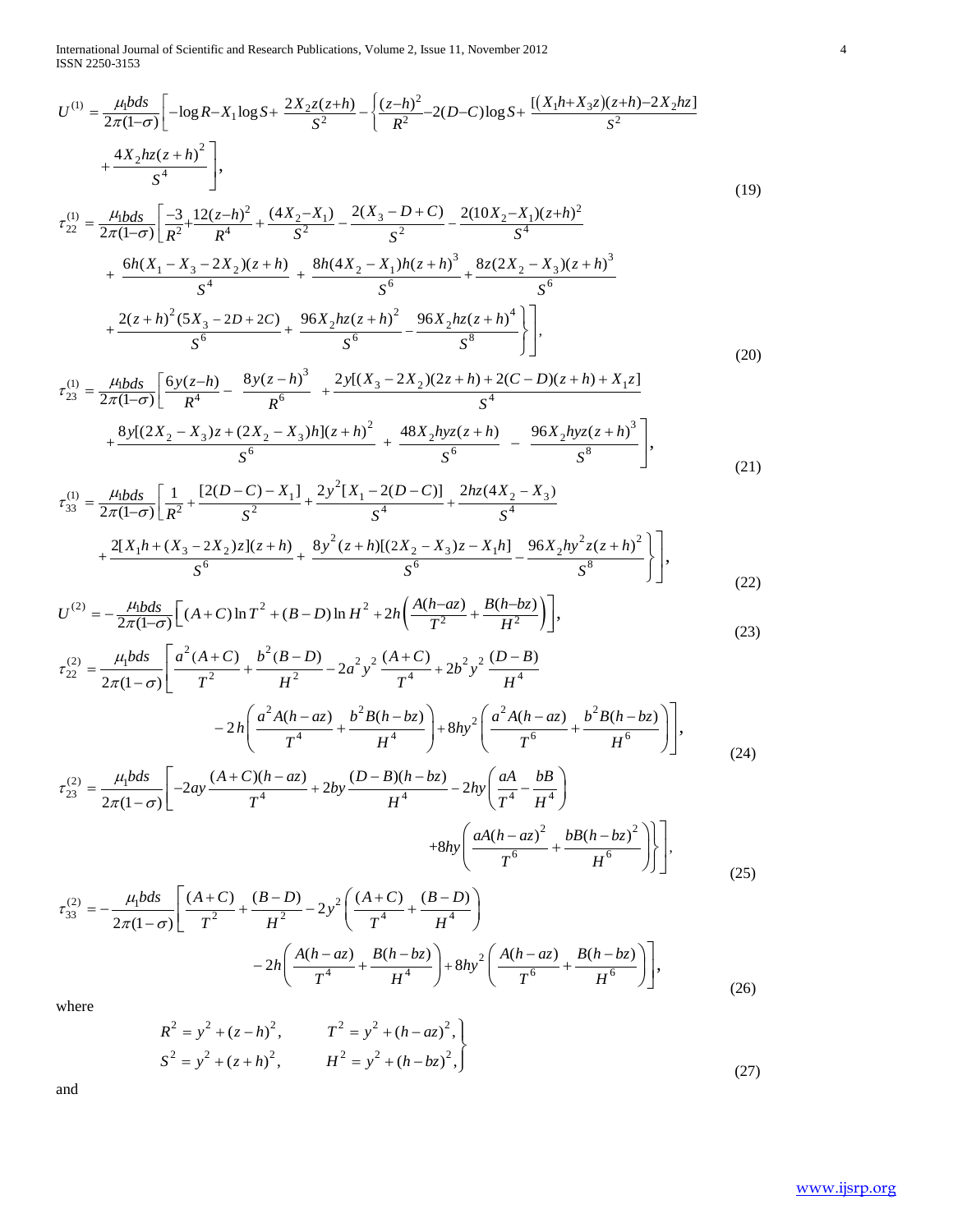$$
X_1 = 2(A + B) - 1,
$$
  
\n
$$
X_2 = A(1 + a) + B(1 + b) - 1,
$$
  
\n
$$
X_3 = 2D(1 + b) - 2c(1 + a) + 1,
$$
  
\n
$$
A = \alpha_1 (1 - b + 2\mu_1 s_2 - 2\mu_1 r_2) / W,
$$
  
\n
$$
B = \alpha_1 (a - 1 + 2\mu_1 r_1 - 2\mu_1 s_1) / W,
$$
  
\n
$$
C = (1 + b - b\alpha_1 + 2\mu_1 \alpha_1 s_2) / W,
$$
  
\n
$$
D = (1 + a - a\alpha_1 + 2\mu_1 \alpha_1 s_1) / W,
$$
  
\n
$$
W = (1 + a - \alpha_1 + 2\mu_1 \alpha_1 s_1) (1 + b - b\alpha_1 + 2\mu_1 \alpha_1 s_2)
$$
  
\n
$$
- (1 + a - a\alpha_1 + 2\mu_1 \alpha_1 s_1) (1 + b - \alpha_1 + 2\mu_1 \alpha_1 r_2).
$$
  
\n
$$
Y = \frac{y}{h}, \quad Z = \frac{z}{h}
$$
 where I, is the finite width of the ter-

We define the following dimensionless quantities , where L is the finite width of the tensile fault. Let the

dimensionless stresses be denoted by

onless stresses be denoted by 
$$
P_{ij}^{(1)}, P_{ij}^{(2)}
$$
. Then,  
\n
$$
P_{ij}^{(1)} = \frac{\pi h^2}{\mu_1 b ds} \tau_{ij}^{(1)}, \qquad P_{ij}^{(2)} = \frac{\pi h^2}{\mu_1 b ds} \tau_{ij}^{(2)}, \qquad (29)
$$

From equations (20) - (22) and (24) - (26), we get the following expressions for the dimensionless stresses for the two mediums for  
a vertical tensile line source:  
\n
$$
P_{22}^{(1)} = \frac{1}{2(1-\sigma)} \left[ \frac{-3}{E^2} + \frac{12(Z-1)^2}{E^4} + \frac{(4X_2 - X_1)}{F^2} - \frac{2(X_3 - D + C)}{F^2} - \frac{2(10X_2 - X_1)(Z+1)^2}{F^4} + \frac{8(Z(X_2 - X_3)(Z+1)^3}{F^6} + \frac{6(X_1 - X_3 - 2X_2)(Z+1)}{F^6} + \frac{8(X_2 - X_1)(Z+1)^3}{F^6} + \frac{8(Z(X_2 - X_3)(Z+1)^3}{F^6} + \frac{8(Z(X_1 - X_2 + X_1))}{F^6} + \frac{8(X_2 - D + 2C)}{F^6} + \frac{96X_2Z(Z+1)^2}{F^6} - \frac{96X_2Z(Z+1)^4}{F^8} + \frac{(3-4X_2+X_1)}{(Y^2+Z^2)} + \frac{2(X_3 - D + C)}{(Y^2+Z^2)^3} + \frac{2Z^2(10X_2 - X_1 - 6)}{(Y^2+Z^2)^2} - \frac{2Z^2[4Z^2(2X_2 - X_3)+(5X_3-2D+2C)]}{(Y^2+Z^3)^3} \right],
$$
\n
$$
P_{23}^{(1)} = \frac{1}{2(1-\sigma)} \left[ \frac{6Y(Z-1)}{E^4} - \frac{8Y(Z-1)^3}{E^6} + \frac{2Y[(X_3 - 2X_2)(2Z+1) + 2(C-D)(Z+1) + X_1Z]}{F^4} + \frac{8Y[(2X_2(Z+1) - (X_3Z+X_1)](Z+1)^2}{F^6} + \frac{48X_2YZ(Z+1)}{F^6} - \frac{96X_2Z(Z+1)^3}{F^8} + \frac{2Z(2X_2 - X_2) + 2(C-D) + X_1]1}{(Y^2+Z^2)^2} + \frac{8YZ^3(1-2X_2+X_3)}{(Y^2+Z^2)^3} \right],
$$
\n
$$
P_{33}^{(1)} = \frac{1}{2(1
$$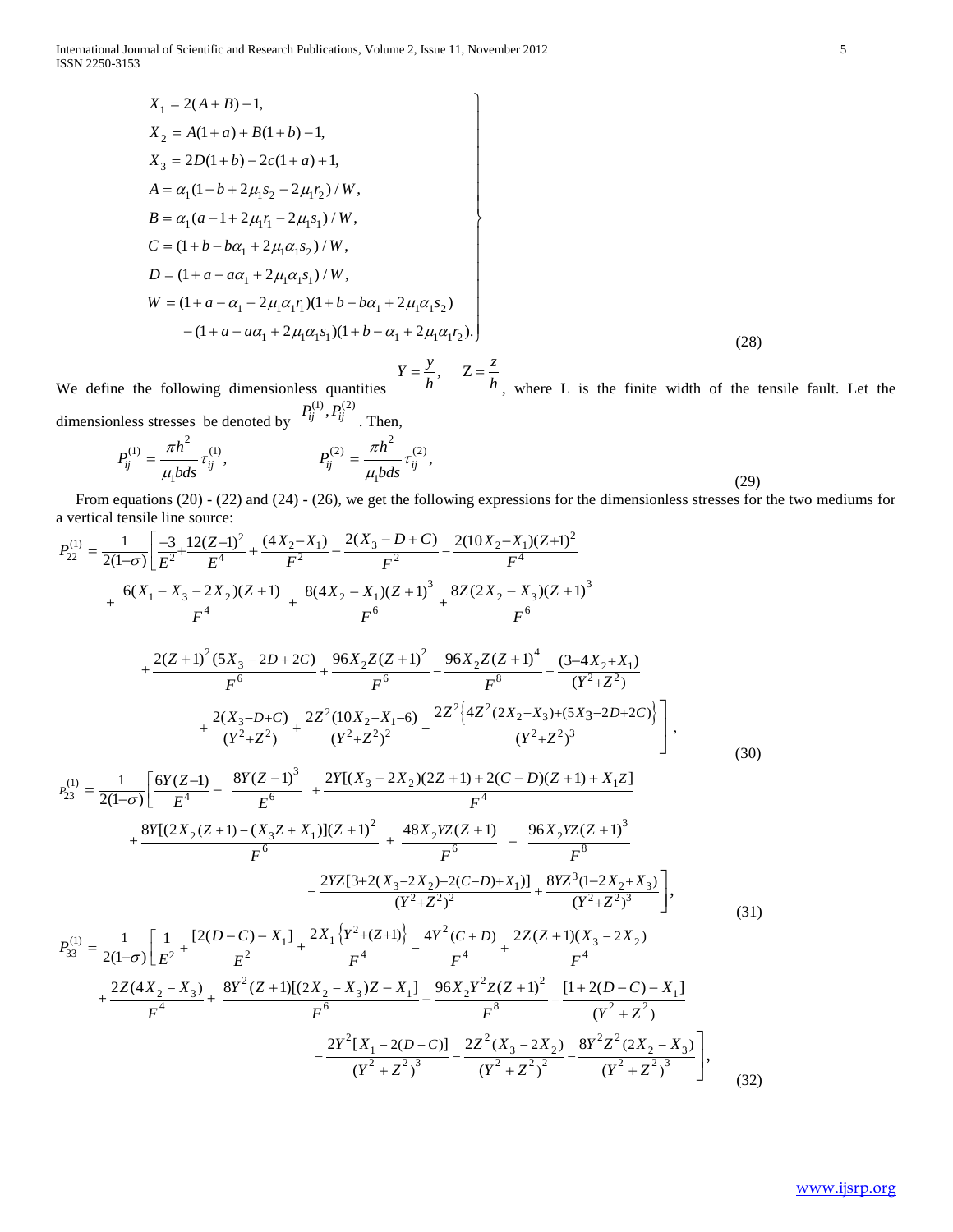ISSN 2250-3153

Interrational Journal of Scientific and Research Publications, Volume 2, Issue 11, November 2012  
\n
$$
P_{22}^{(2)} = \frac{1}{2(1-\sigma)} \left[ \frac{a^2(A+C)}{G^2} + \frac{b^2(B-D)}{J^2} - 2a^2 Y^2 \frac{(A+C)}{G^4} + 2b^2 Y^2 \frac{(D-B)}{J^4} \right]
$$
\n
$$
-2 \left( \frac{a^2 A(1-aZ)}{G^4} + \frac{b^2 B(1-bZ)}{J^4} \right) + 8Y^2 \left( \frac{a^2 A(1-aZ)}{G^6} + \frac{b^2 B(1-bZ)}{J^6} \right) - \frac{a^2(A+C)}{(Y^2+a^2Z^2)} - \frac{b^2 (B-D)}{(Y^2+a^2Z^2)^2} + \frac{2a^2 Y^2 (A+C)}{(Y^2+a^2Z^2)^2} + \frac{2b^2 Y^2 (B-D)}{(Y^2+b^2Z^2)^2} \right],
$$
\n
$$
P_{23}^{(2)} = \frac{1}{2(1-\sigma)} \left[ -\frac{2aY(1-aZ)(A+C)}{G^4} + \frac{2Yb(1-bZ)(D-B)}{J^4} - \frac{2aAY}{G^4} - \frac{2bBY}{J^4} + \frac{8aAY(1-aZ)^2}{G^6} + \frac{8bBY(1-bZ)^2}{J^6} - \frac{2a^2 YZ(A+C)}{(Y^2+a^2Z^2)^2} + \frac{2b^2 YZ(D-B)}{(Y^2+b^2Z^2)^2} \right],
$$
\n(33)  
\n
$$
P_{33}^{(2)} = -\frac{1}{2(1-\sigma)} \left[ \frac{(A+C)}{G^2} + \frac{(B-D)}{J^2} - 2Y^2 \left( \frac{(A+C)}{G^4} + \frac{(B-D)}{J^4} \right) - 2 \left( \frac{A(1-aZ)}{G^6} + \frac{B(1-bZ)}{J^6} \right) - \frac{(A+C)}{(Y^2+a^2Z^2)^2} + \frac{2Y^2(A+C)}{(Y^2+a^2Z^2)^2} \right],
$$
\n(34)

### III. DISCUSSION AND CONCLUSION

We have derived the results when an isotropic half-space (medium I) lies over an orthotropic half-space (medium II). The results when medium II is tetragonal can be obtained on putting<br>  $c_{22} = c_{11}$ ,  $c_{23} = c_{13}$ ,  $c_{55} = c_{44}$ ,

$$
c_{22} = c_{11}, \qquad c_{23} = c_{13}, \qquad c_{55} = c_{44}, \tag{36}
$$

The results when medium II is transversely isotropic follow by taking

$$
c_{22} = c_{11}, \t c_{23} = c_{13}, \t c_{55} = c_{44}, \t (36)
$$
  
medium II is transversely isotropic follow by taking  

$$
c_{22} = c_{11}, \t c_{23} = c_{13}, \t c_{55} = c_{44}, \t c_{66} = (c_{11} - c_{12}) / 2.
$$
 (37)

Similarly, the results when medium II is cubic are obtained on taking  

$$
c_{22} = c_{33} = c_{11}, \qquad c_{12} = c_{13} = c_{23}, \qquad c_{44} = c_{55} = c_{66}, \tag{38}
$$

When medium II is isotropic,

$$
c_{11} = c_{22} = c_{33} = \lambda_2 + 2\mu_2,
$$
  
\n
$$
c_{12} = c_{13} = c_{23} = \lambda_2,
$$
  
\n
$$
c_{44} = c_{55} = c_{66} = \mu_2.
$$
  
\n(39)

This is a degenerate case for which  $a = b = 1$  (see Eq. (7)). However, we have verified that, when medium II is replaced by an isotropic medium, the results of the present paper, in the limit, coincide with the results of Singh et. al.(1991) for two isotropic halfspaces in welded contact.

For numerical calculations we assume that medium II is transversely isotropic and use the values of the elastic constants given<br>by Anderson (1961). For beryl,<br> $c_{11}/c_{44} = 4.13$ ,  $c_{33}/c_{44} = 3.62$ ,  $c_{12}/c_{44} = 1.47$ ,  $c$ by Anderson (1961). For beryl,

$$
c_{11} / c_{44} = 4.13, \quad c_{33} / c_{44} = 3.62, \quad c_{12} / c_{44} = 1.47, \quad c_{13} / c_{44} = 1.01.
$$
\nThis yield  $a = 1.7018, \, b = 0.6276.$ 

\n(40)

For ice,

This yield 
$$
a = 1.7018
$$
,  $b = 0.0270$ .  
For ice,  
 $c_{11}/c_{44} = 4.70$ ,  $c_{33}/c_{44} = 4.96$ ,  $c_{12}/c_{44} = 2.27$ ,  $c_{13}/c_{44} = 1.60$ . (41)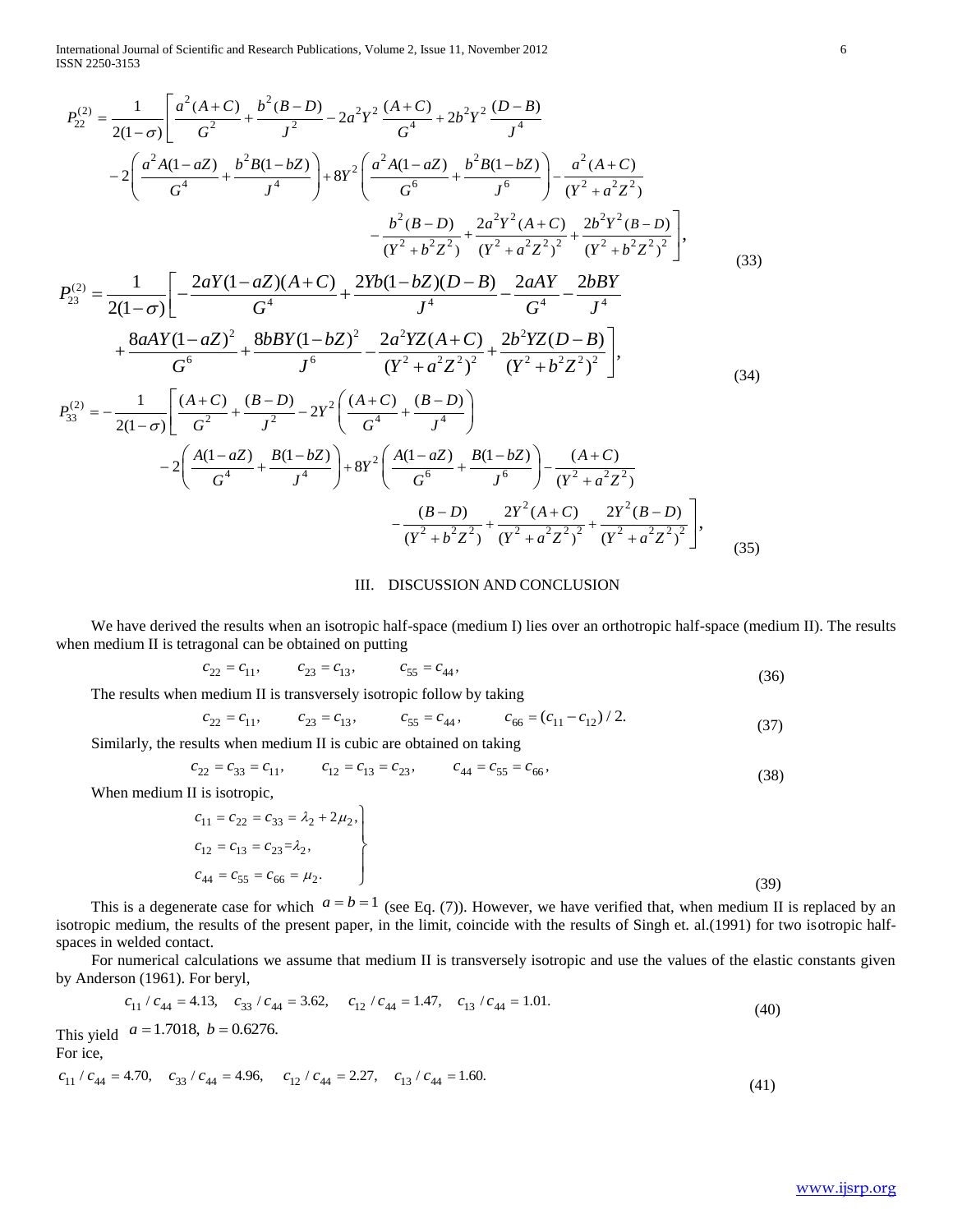and  $a = 1.8019$ ,  $b = 0.5402$ . For the isotropic medium I, we assume that  $\lambda_1 = \mu_1$ . We further assume that  $c_{44}/\mu_1 = 2$ . When medium II is also isotropic, we take  $\lambda_2 = \mu_2$  for numerical work.

 Figure 1 shows that in the model considered here, medium I is isotropic and medium II is orthotropic. Numerical calculations of stress components *P22*, *P23* and *P33* is done and their figures are drawn by considering the medium II as beryl, ice or isotropic. Figures 2(a) - 2(c), 3(a) - 3(c) and 4(a) - 4(c) show the variation of stress components *P22*, *P23*, and *P33* with distance from the fault. Figures  $2(a)$ ,  $2(b)$  and  $2(c)$  show the variation of the dimensionless stress component *P22* with distance from the fault when source is at depth  $x3 = -h/2$ ,  $x3 = 2h$  and  $x3 =$ 5*h* respectively. These figures depict the comparison of stress component when medium II is beryl or ice and comparison is also made in case medium II is isotropic. The figures show that when *x3* is negative, then near the fault, *P22* is negative(Compressive stress) in case of beryl and positive (tensile stress) in case of ice, and when  $x3$  is positive, then the value of *P22* is more in case of beryl. As we move away from the fault i.e. when *x2* tends to infinity, *P22* tends to zero in

all the cases. Figures  $3(a)$ ,  $3(b)$  and  $3(c)$  depict the behavior of stress component *P23* depending on the distance from the fault when source is located at the depth  $x^3 = -h/2$ ,  $x^3 = 2h$  and  $x^3$ = 5*h* respectively. All these figures show that the value of *P23 is* negative near the fault but as we move away, it becomes positive. Again when *x3* is negative, then the value of *P23* is less for beryl than ice, but when  $x3$  is positive, the trend get reversed. Similar behavior is observed for the stress component *P22*. Figures 4(a), 4(b) and 4(c) depict the behavior of stress component *P33* depending on the distance from the fault when same is located at the depth  $x3 = -h/2$ ,  $x3 = 2h$  and  $x3 = 5h$ respectively. Here also, the situation is similar to that for *P22* and *P23* in case medium II is beryl, ice or isotropicThe comparison is also made when medium II is beryl, ice or isotropic. These figures show that the value of stress components do not differ so much for beryl and ice but the difference in values is significant when both media are isotropic.



**Figure 2(a): Variation of dimensionless normal stress** *P22* **with distance from the fault at** *x3* **= -** *h***/2.**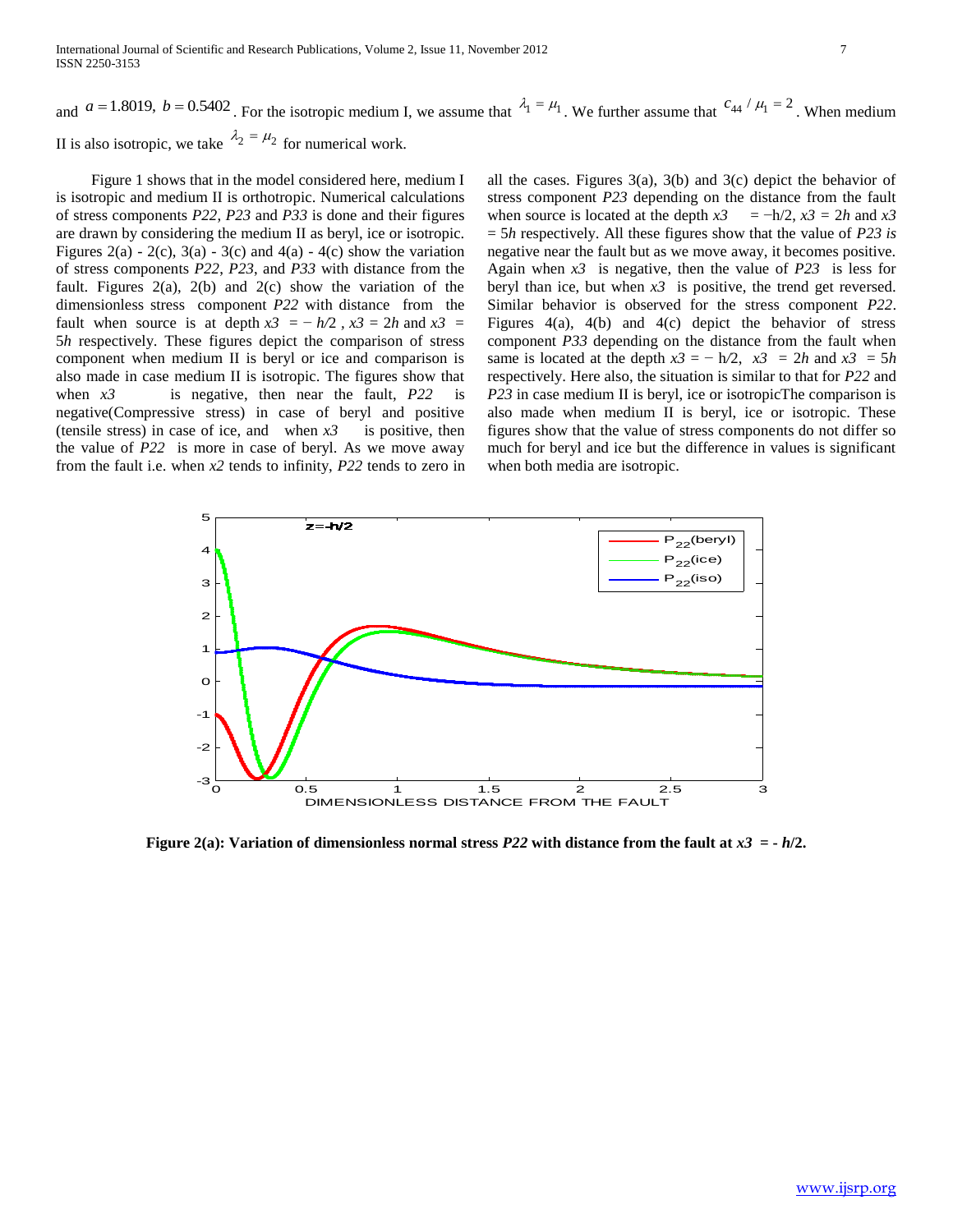

**Figure 2(b): Variation of dimensionless normal stress** *P22* **with distance from the fault at** *x3* **=***2h.*



**Figure 2(c): Variation of dimensionless normal stress** *P22* **with distance from the fault at** *x3* **= 5***h.*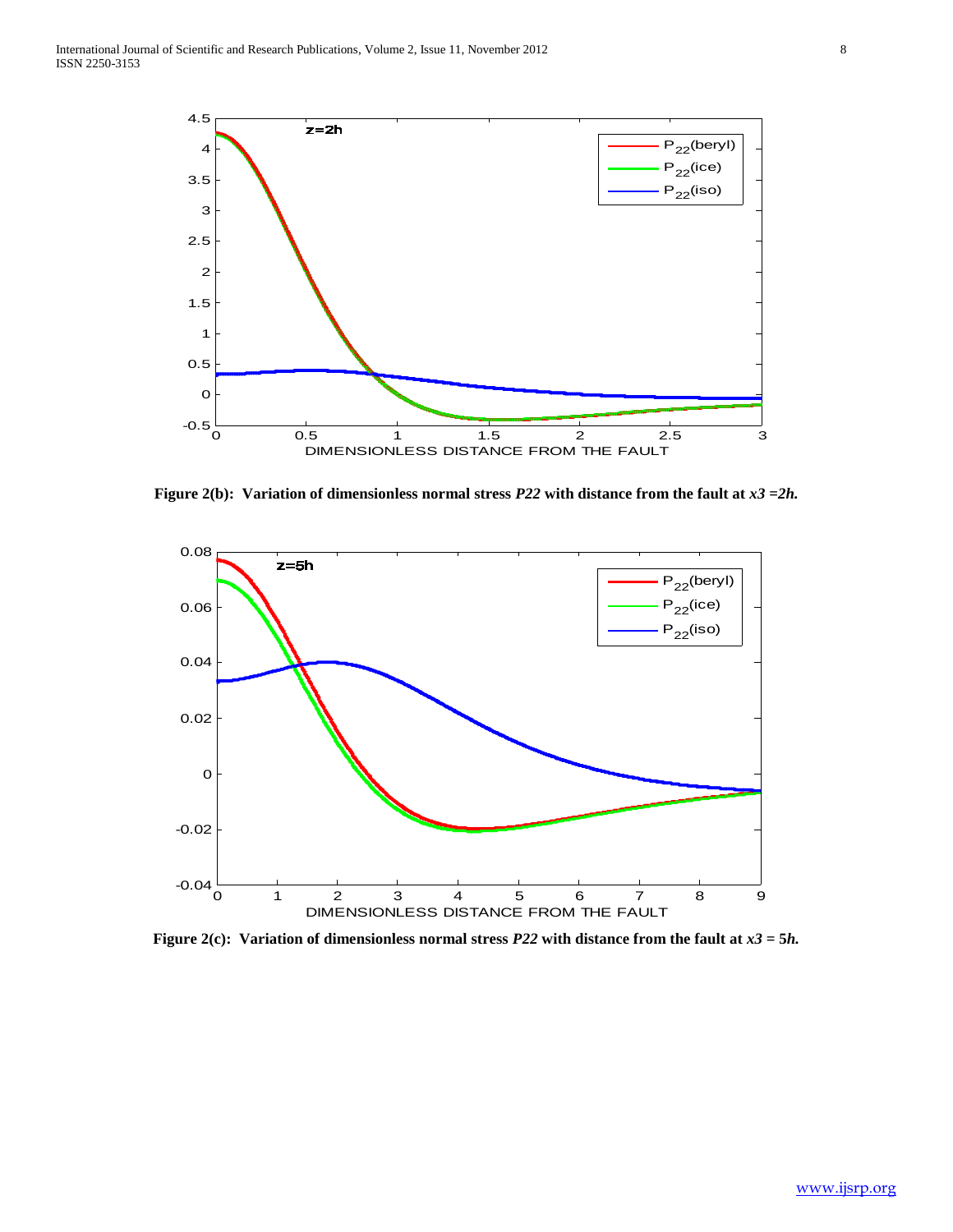

**Figure 3(a): Variation of dimensionless shear stress** *P***23 with distance from the fault at**  $x3 = -h/2$ **.** 



**Figure 3(b): Variation of dimensionless shear stress** *P***23 with distance from the fault at**  $x3 = 2h$ **.**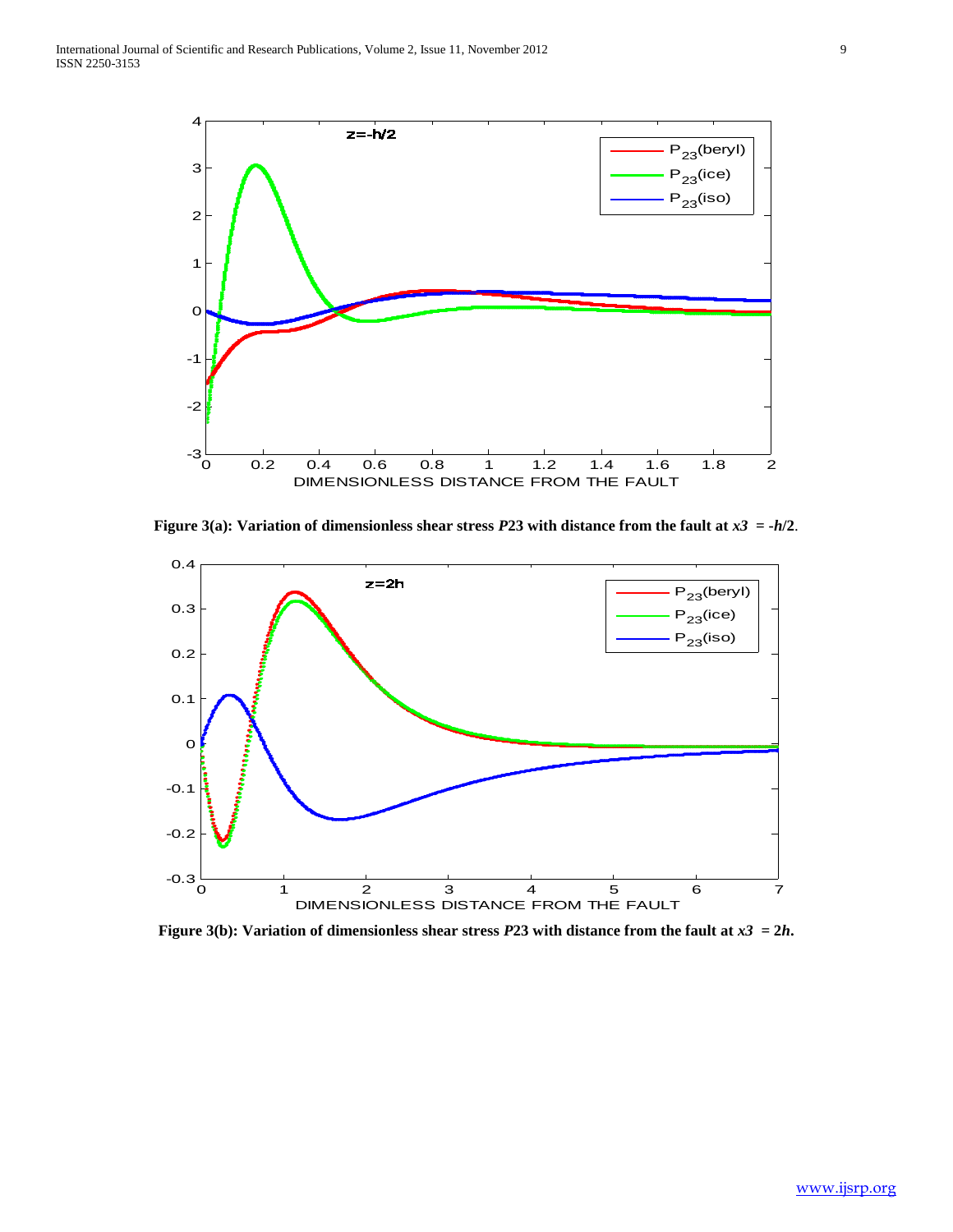

**Figure 3(c): Variation of dimensionless shear stress** *P***23 with distance from the fault at** *x3* **= 5***h***.**



**Figure 4 (a): Variation of dimensionless shear stress** *P***33 with distance from the fault at** *x3* **= -***h***/2.**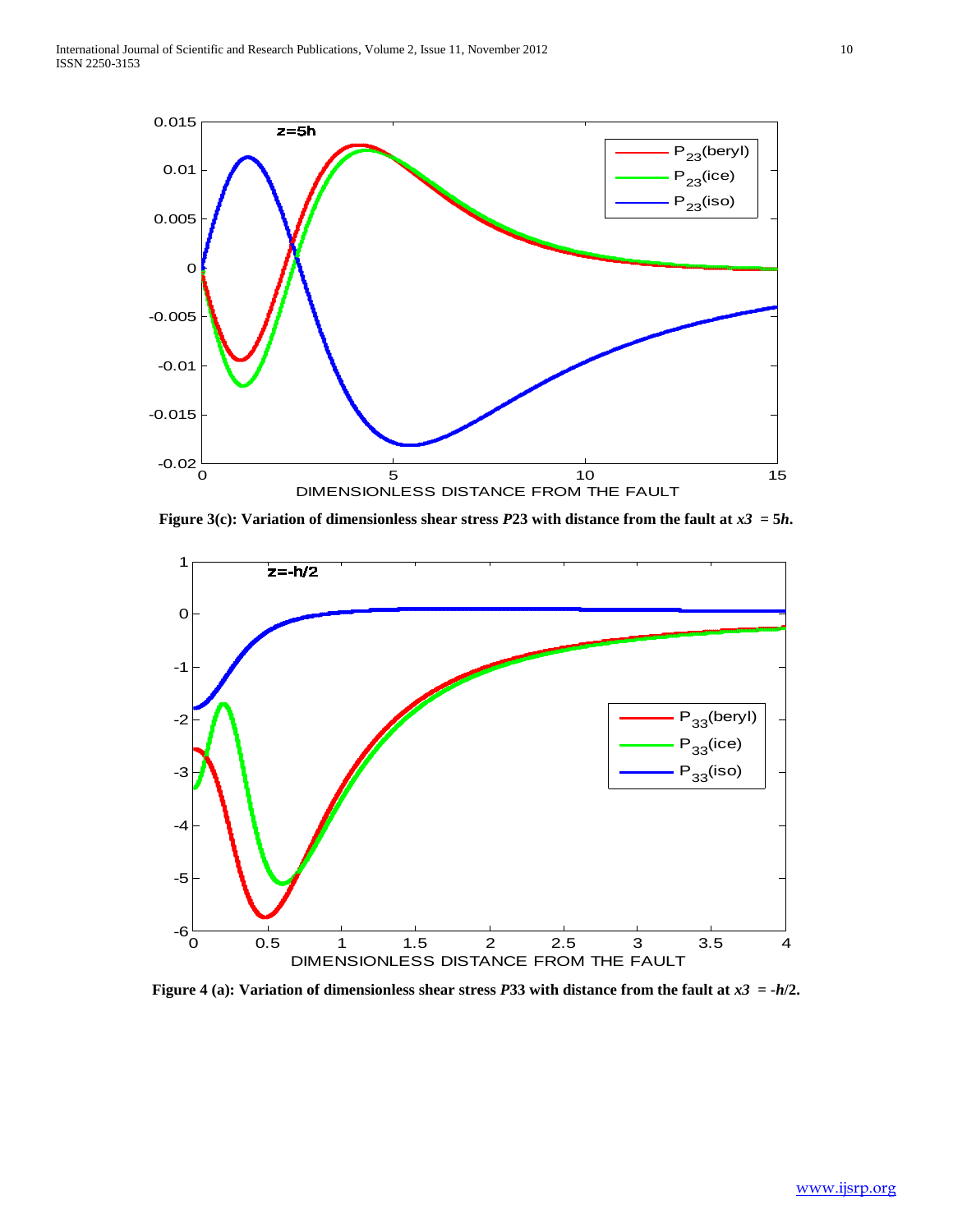

**Figure 4(b): Variation of dimensionless shear stress** *P***33 with distance from the fault at**  $x3 = 2h$ **.** 



**Figure 4(c): Variation of dimensionless shear stress** *P***33 with distance from the fault at**  $x3 = 5h$ **.** 

# **APPENDIX**

**1. Vertical dip-slip fault** 

dip-slip fault  

$$
L_0 = P_0 = Q_0 = 0,
$$
  $M_0 = \pm \frac{\mu b ds}{2\pi(1-\sigma)}$ 

**2. Vertical tensile fault**